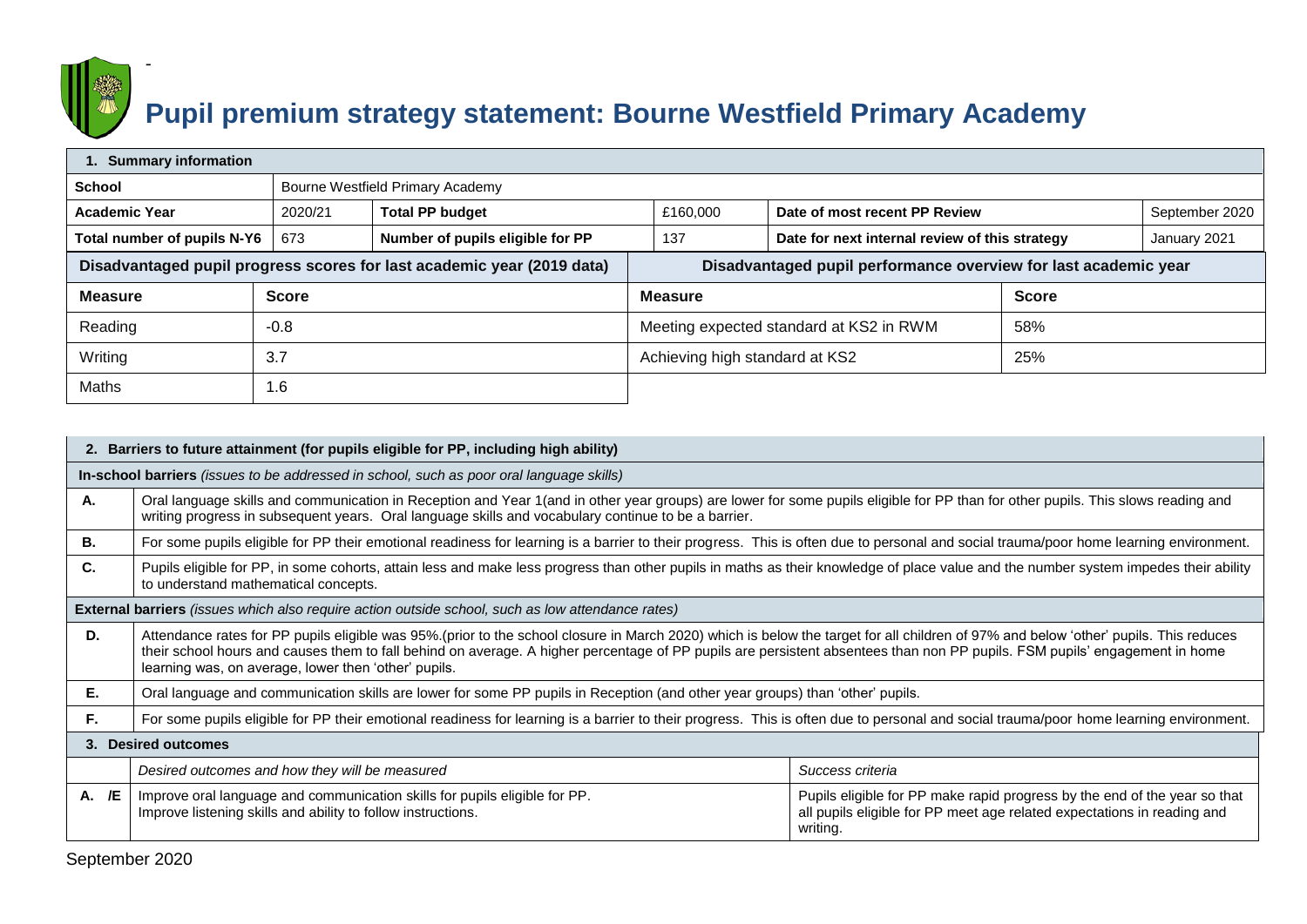| /F<br>В.  | Behavioural/emotional issues of pupils addressed.<br>Pupils more able to engage in learning and achieve higher rates of progress. | Pupils are more able to access learning and make progress in line with<br>non PP pupils.<br>Fewer behaviour incidents recorded for these pupils on the school<br>system (without changing recording practices or standards). |
|-----------|-----------------------------------------------------------------------------------------------------------------------------------|------------------------------------------------------------------------------------------------------------------------------------------------------------------------------------------------------------------------------|
| <b>C.</b> | Higher rates of progress in maths (particularly in Years 3 & 4) for pupils eligible for PP.                                       | Pupils eligible for PP make as much progress as 'other' pupils, across<br>Yr 3 and 4 in maths. Measured in Y3 and 4 by assessments and<br>successful moderation practices established with partner schools.                  |
| D.        | Increased attendance rates for pupils eligible for PP.                                                                            | Overall PP attendance improves from 95% to 97%, in line with 'other'<br>pupils. Reduce the number of persistent absentees among pupils eligible<br>for PP to 3% or less.                                                     |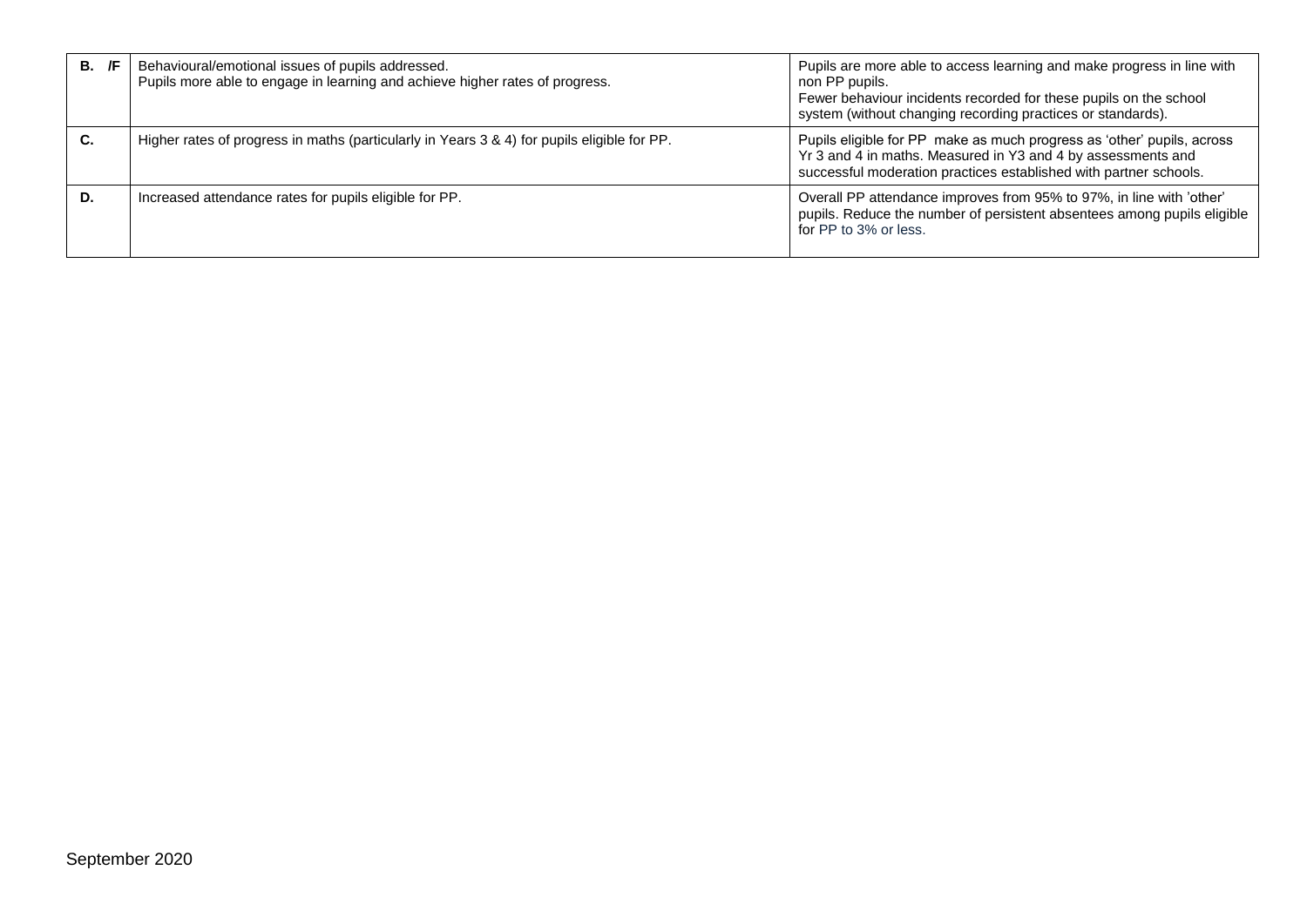| 4. Planned Expenditure                                                                                                                                                                                                                       |                                                                                                                                                                                                                                                                                                                             |                                                                                                                                                                                                                                                                                                                                                                                                                |                                                            |                                                   |                                                                                                                                                                              |  |
|----------------------------------------------------------------------------------------------------------------------------------------------------------------------------------------------------------------------------------------------|-----------------------------------------------------------------------------------------------------------------------------------------------------------------------------------------------------------------------------------------------------------------------------------------------------------------------------|----------------------------------------------------------------------------------------------------------------------------------------------------------------------------------------------------------------------------------------------------------------------------------------------------------------------------------------------------------------------------------------------------------------|------------------------------------------------------------|---------------------------------------------------|------------------------------------------------------------------------------------------------------------------------------------------------------------------------------|--|
| 2020/21                                                                                                                                                                                                                                      |                                                                                                                                                                                                                                                                                                                             |                                                                                                                                                                                                                                                                                                                                                                                                                |                                                            |                                                   |                                                                                                                                                                              |  |
|                                                                                                                                                                                                                                              |                                                                                                                                                                                                                                                                                                                             |                                                                                                                                                                                                                                                                                                                                                                                                                |                                                            |                                                   |                                                                                                                                                                              |  |
| i. Quality of teaching for all                                                                                                                                                                                                               |                                                                                                                                                                                                                                                                                                                             |                                                                                                                                                                                                                                                                                                                                                                                                                |                                                            |                                                   |                                                                                                                                                                              |  |
| Chosen action /<br>approach                                                                                                                                                                                                                  | What is the evidence and rationale for this<br>choice?                                                                                                                                                                                                                                                                      | How will you ensure it is<br>implemented well?                                                                                                                                                                                                                                                                                                                                                                 | <b>Staff lead</b>                                          | When<br>will you<br>review<br>impleme<br>ntation? | Cost                                                                                                                                                                         |  |
| Voice 21 Project and<br>continued Oracy strategies<br>from last year.<br><b>WELLCOMM Assessments</b><br>and interventions in<br>Nursery, Reception and<br>year 1<br>WELLCOMM language<br>development video for new<br>rec. parents (sept.21) | The Education Endowment Foundation<br>(EEF) shows that oral language<br>interventions have a 'positive impact' on<br>learning at a very low cost. Closing the<br>Attainment Gap report highlighted the<br>importance of the Early Years (our<br>nursery) and closing the gap before<br>children start school.               | Appoint an Oracy Lead and Oracy<br>Champions to lead, implement and<br>monitor the programme across the<br>school. Regular meetings with<br>Voice21 consultant to ensure<br>implementation plan is effective.<br>Early identification of children needing<br>language intervention. Nursery to Yr 1<br>to be training and complete<br>WELLCOMM assessments and<br>subsequent interventions.                    | <b>KK/EM/AB/G</b><br>W/LG<br>JM/CT/SBJ/<br>GG/CB/AB/H<br>С | July<br>2021                                      | WELLCOMM<br>Primary pack<br>£400<br>Staff time -<br>£18,837                                                                                                                  |  |
| <b>RWI Scheme</b>                                                                                                                                                                                                                            | Early literacy approaches have been<br>consistently found to have a positive effect<br>on early learning outcomes. Early literacy<br>approaches evaluated to date led to an<br>average impact of four additional months'<br>progress, with the most effective approaches<br>improving learning by as much as six<br>months. | RWI training revisited this year for all<br>staff teaching RWI.<br>Small groups ensure needs are met.<br>Embedding the use of RWInc. Book<br>Bag Books purchased just before<br>lockdown to ensure children are<br>reading at home.                                                                                                                                                                            | <b>CC</b>                                                  | June<br>2021                                      | £1500 for<br>resource                                                                                                                                                        |  |
| Guided Reading focus to<br>embed Power of Reading.<br>Purchase of non fiction and<br>poetry books to support<br>non core and English<br>lessons.<br><b>Makaton Training</b>                                                                  | Ofsted - attainment was high where schools<br>had a strong whole school commitment to<br>improving reading and building a culture of<br>reading for pleasure.<br>The Communication Trust and OU Research<br>shows that use of Makaton can develop and<br>encourage speech.                                                  | English team to purchase suitable<br>texts to support current texts and<br>topics. Learning environments to be<br>developed to show a love of reading.<br>Book reveal and review assembly<br>slot.<br>SEND Team will support staff in use<br>of Makaton following training.<br>Refresher sessions will be<br>incorporated into regular training<br>sessions. SEND coordinator to<br>continue CPD in this area. | English<br>Team<br><b>SH</b>                               | March<br>2021<br>Jan 2021                         | £2000<br>£2563                                                                                                                                                               |  |
|                                                                                                                                                                                                                                              |                                                                                                                                                                                                                                                                                                                             |                                                                                                                                                                                                                                                                                                                                                                                                                |                                                            |                                                   | The three headings below enable schools to demonstrate how they are using the pupil premium to improve classroom pedagogy, provide targeted support and support whole school |  |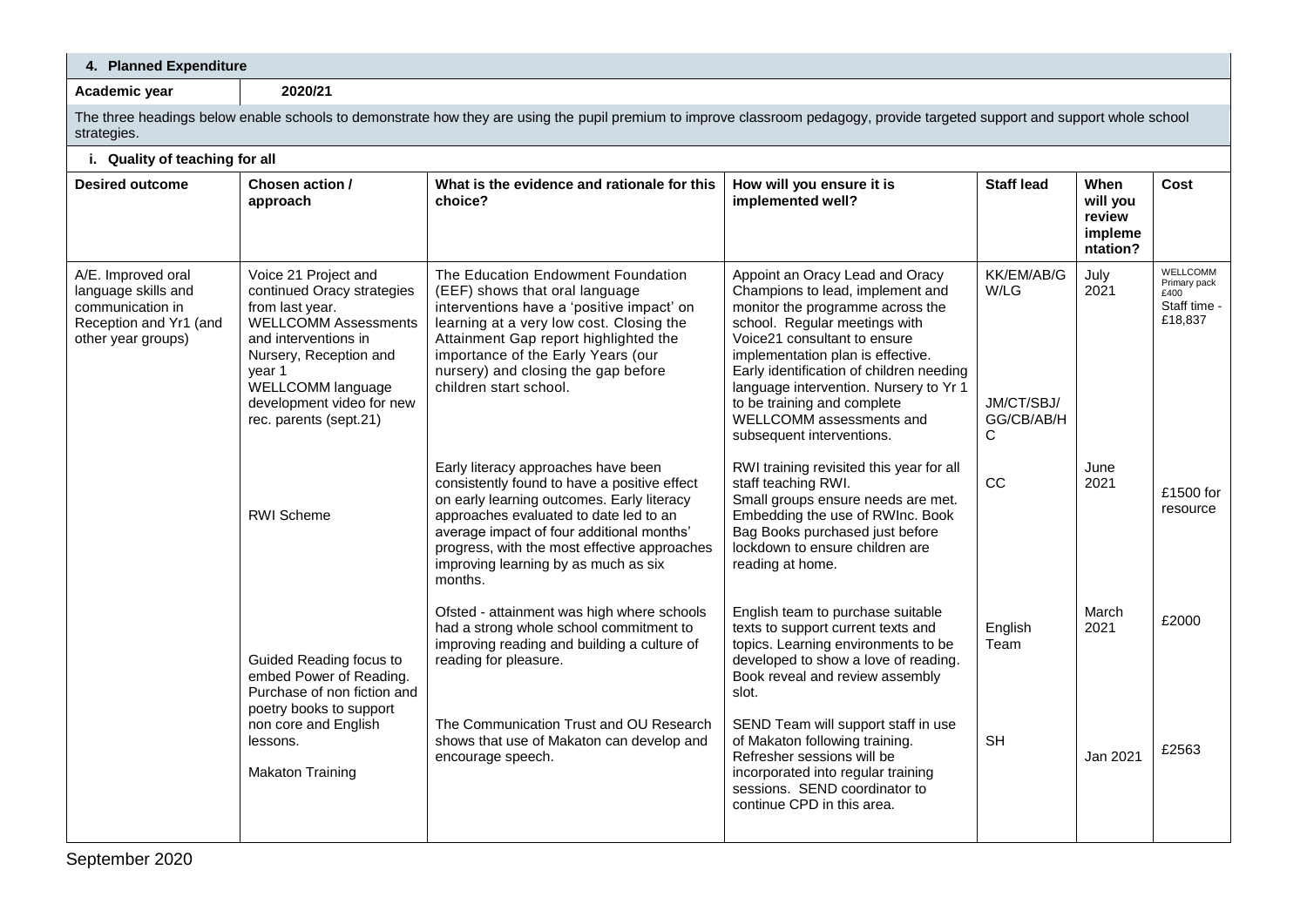|                                                              | PiXL membership and<br>resources                                                                                                                                                           | PiXL Schools have shown increases in<br>attainment.                                                                                                                                                                       | Raising Standards Leads will drive<br>the use of PiXL through regular PPA<br>attendance, collection and monitoring<br>of data and meetings with PiXL<br>associate to guide improvement.<br>Staff will have Pupil Progress<br>Meetings to identify Key Marginal<br>Pupils, who would benefit from PiXL<br>therapy interventions. | <b>KK/SW</b> | Feb 2021 | £2700<br>TLR3 x1<br>£1000               |
|--------------------------------------------------------------|--------------------------------------------------------------------------------------------------------------------------------------------------------------------------------------------|---------------------------------------------------------------------------------------------------------------------------------------------------------------------------------------------------------------------------|---------------------------------------------------------------------------------------------------------------------------------------------------------------------------------------------------------------------------------------------------------------------------------------------------------------------------------|--------------|----------|-----------------------------------------|
| B. Pupils engaged in<br>learning and making<br>good progress | Staff training on high<br>quality feedback<br>Marking review and<br>training on target led<br>feedback for writing                                                                         | Many different evidence sources, e.g. EEF<br>Toolkit/John Hattie suggest high quality<br>feedback is an effective way to improve<br>attainment, and it is suitable as an approach<br>that we can embed across the school. | Staff training on critique and coaching<br>support in PPA to embed.<br>Staff training on marking and<br>feedback and pupil interviews to<br>assess impact and consistency.                                                                                                                                                      | KA           | Jan 2021 | <b>Staff</b><br>release<br>£880         |
|                                                              | Additional Staffing for small<br>groups and 1:1 tuition and<br>attainment monitring                                                                                                        | EEF +4 and +5 months progress<br>respectively.                                                                                                                                                                            | Progress monitoring to ensure groups<br>are making progress. Attendance at<br>Yr 5 and 6PPA to support catch up<br>curriculum planning.                                                                                                                                                                                         | KK           |          | £47,739                                 |
|                                                              | Ofsted quotes the importance of a well<br><b>Curriculum Development</b><br>planned curriculum on children making<br>and purchase of Chris<br>progress.<br>Quigley Curriculum<br>Companions |                                                                                                                                                                                                                           | Strong curriculum leadership to<br>ensure that the curriculum is<br>progressive and relevant to all pupils.<br>Development of assessment in the<br>non-core to ensure those falling<br>behind are identified quickly and<br>interventions completed.                                                                            | GG           |          | <b>Curric</b><br>Com.<br>£700<br>£15245 |
| B. Pupils engaged in<br>learning and making<br>good progress | Investment in high quality<br>inspirational experiences                                                                                                                                    | EEF - evidences the value of inspirational<br>activities in engaging pupils and improving<br>the quality of writing and associated work.                                                                                  | Course selected using evidence of<br>effectiveness.<br>Use INSET days to deliver training.<br>Peer observation of attendees'<br>classes after the course, to embed<br>learning (no assessment).                                                                                                                                 | GG           | Jun 2021 | Release<br>£220<br>Cover<br>£660        |
|                                                              | Staff training to ensure<br>QFT - particularly for NQTs                                                                                                                                    | Research shows the crucial impact an<br>effective NQT mentor can have on retention<br>and success of an NQT.                                                                                                              | Experienced mentors to lead NQTs.<br>Weekly meetings and regular<br>observation of other to enhance<br>practice.                                                                                                                                                                                                                | KK/JM        |          | Resource<br>£3000                       |
|                                                              | <b>JIGSAW PSHE</b><br>Programme                                                                                                                                                            | PSHE Association makes the clear link<br>between good mental health and a well-<br>planned, progressive PSHE programme.                                                                                                   | Whole school training and roll out<br>followed by PSHE leads monitoring<br>the delivery and impact.                                                                                                                                                                                                                             | EM/PC        |          | £2225<br>Programme                      |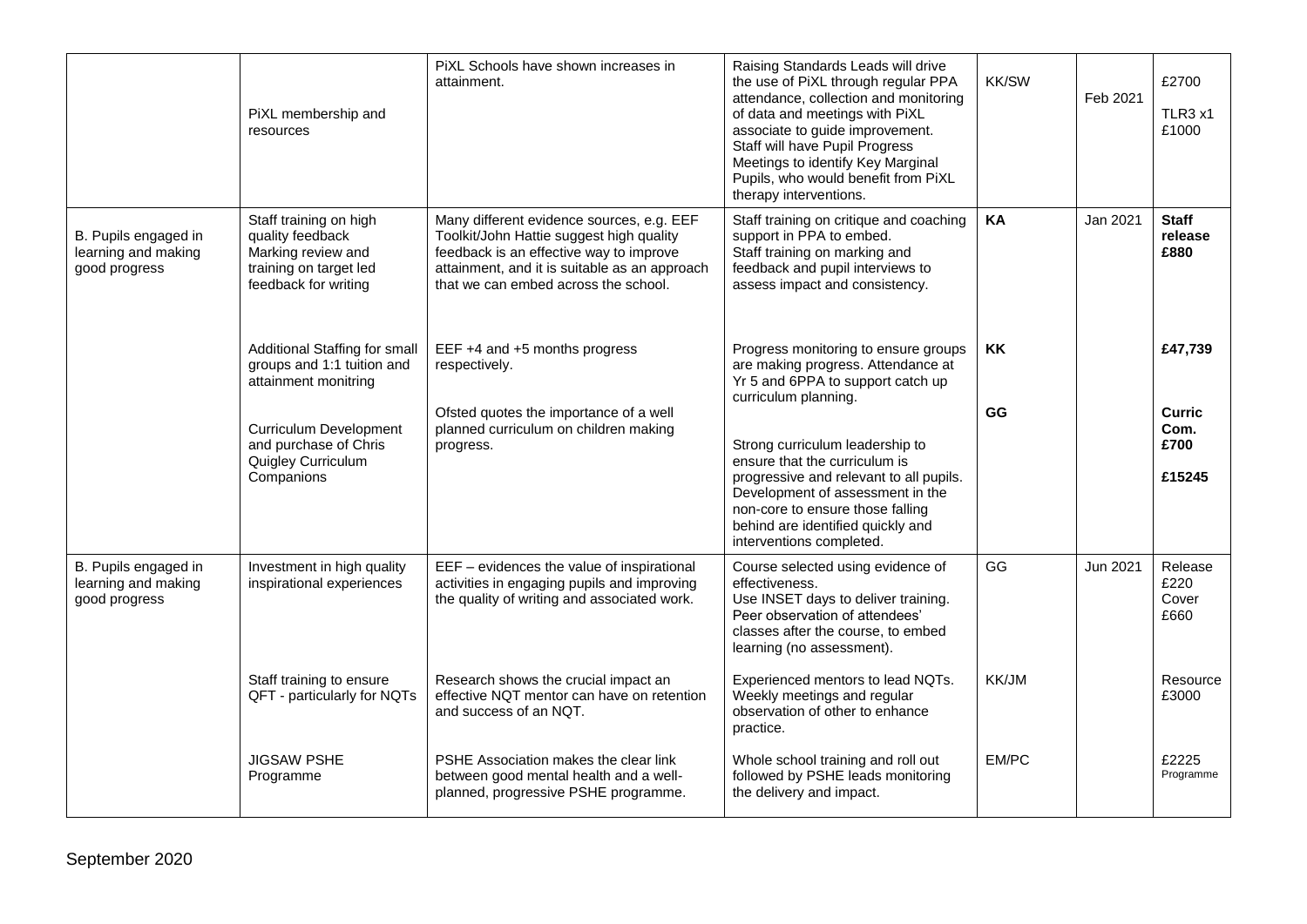| C. Improved progress in<br>in maths    | Maths Mastery Staff<br>training and the use of<br>manipulatives.<br>Maths coaching videos<br>produced for parent and<br>staff in conjunction with a<br>maths calculation policy<br>review to ensure all are<br>secure in the written<br>methods used at BWPA. | Ofsted's 2012 report 'Made to Measure'<br>suggests that although manipulatives are<br>used in some primary schools to support<br>teaching and learning they are not used as<br>effectively or as widely as they might be.<br>Maths Mastery states that 95% of head<br>teachers say that mastery improved<br>attainment.<br>Ofsted- good practice in mathematics<br>highlighted the importance of a robust and<br>progressive policy that all staff across the<br>school have knowledge. | Staff meetings will be delivered to<br>support staff in the delivery of mastery<br>maths on a regular basis. Coaches<br>will be deployed to support staff in<br>planning and delivering mastery<br>maths. Training will be delivered on<br>the use of concrete materials and<br>monitored by the maths team.<br>Calculation policy reviewed and<br>shared with staff.<br>Maths team to produce mini maths<br>coaching videos no longer than 1.5<br>mins long to 'coach' staff and parents<br>in how to teach the 4 operations. | Maths Team<br>Maths team       | March<br>2021<br>March<br>2021                    | Release<br>£1000<br><b>Maths</b><br>equip<br>£2500<br>£1000 |
|----------------------------------------|---------------------------------------------------------------------------------------------------------------------------------------------------------------------------------------------------------------------------------------------------------------|-----------------------------------------------------------------------------------------------------------------------------------------------------------------------------------------------------------------------------------------------------------------------------------------------------------------------------------------------------------------------------------------------------------------------------------------------------------------------------------------|--------------------------------------------------------------------------------------------------------------------------------------------------------------------------------------------------------------------------------------------------------------------------------------------------------------------------------------------------------------------------------------------------------------------------------------------------------------------------------------------------------------------------------|--------------------------------|---------------------------------------------------|-------------------------------------------------------------|
|                                        |                                                                                                                                                                                                                                                               |                                                                                                                                                                                                                                                                                                                                                                                                                                                                                         |                                                                                                                                                                                                                                                                                                                                                                                                                                                                                                                                | <b>Total budgeted cost</b>     |                                                   |                                                             |
| ii. Targeted support                   |                                                                                                                                                                                                                                                               | iii.                                                                                                                                                                                                                                                                                                                                                                                                                                                                                    |                                                                                                                                                                                                                                                                                                                                                                                                                                                                                                                                |                                |                                                   |                                                             |
| <b>Desired outcome</b>                 | <b>Chosen action/approach</b>                                                                                                                                                                                                                                 | What is the evidence and rationale for this<br>choice?                                                                                                                                                                                                                                                                                                                                                                                                                                  | How will you ensure it is<br>implemented well?                                                                                                                                                                                                                                                                                                                                                                                                                                                                                 | <b>Staff lead</b>              | When<br>will you<br>review<br>impleme<br>ntation? |                                                             |
| A. Improved oral<br>language skills in | <b>Boxall Profiles to identify</b><br>specific area of need.                                                                                                                                                                                                  | Nuture is proven to support children in<br>improving their social skills (ofsted 2011).<br>Investing in Boxall profile means that we can<br>select the correct children and assess their<br>progress. Some of the students need<br>targeted support to catch up. This is a<br>programme which has been independently<br>evaluated and shown to be effective in other<br>schools.                                                                                                        | Family Liaison lead and SENDCo will<br>coordinate completion of Boxall profile<br>so that results are consistent.<br>Monitor progress of children in music<br>intervention.                                                                                                                                                                                                                                                                                                                                                    | Reception<br>class<br>teachers | Jun 2021                                          |                                                             |
|                                        | Music specialist in EYFS<br>to complete music based<br>intervention to develop<br>speech, communication<br>and listening skills                                                                                                                               | Music intervention was used last year and<br>proved to be effective for targeted children.                                                                                                                                                                                                                                                                                                                                                                                              | Allocated time in school for the<br>classes to ensure children attend.<br>Analyse impact in writing.                                                                                                                                                                                                                                                                                                                                                                                                                           | <b>RB</b>                      | Feb 2021                                          | £4320                                                       |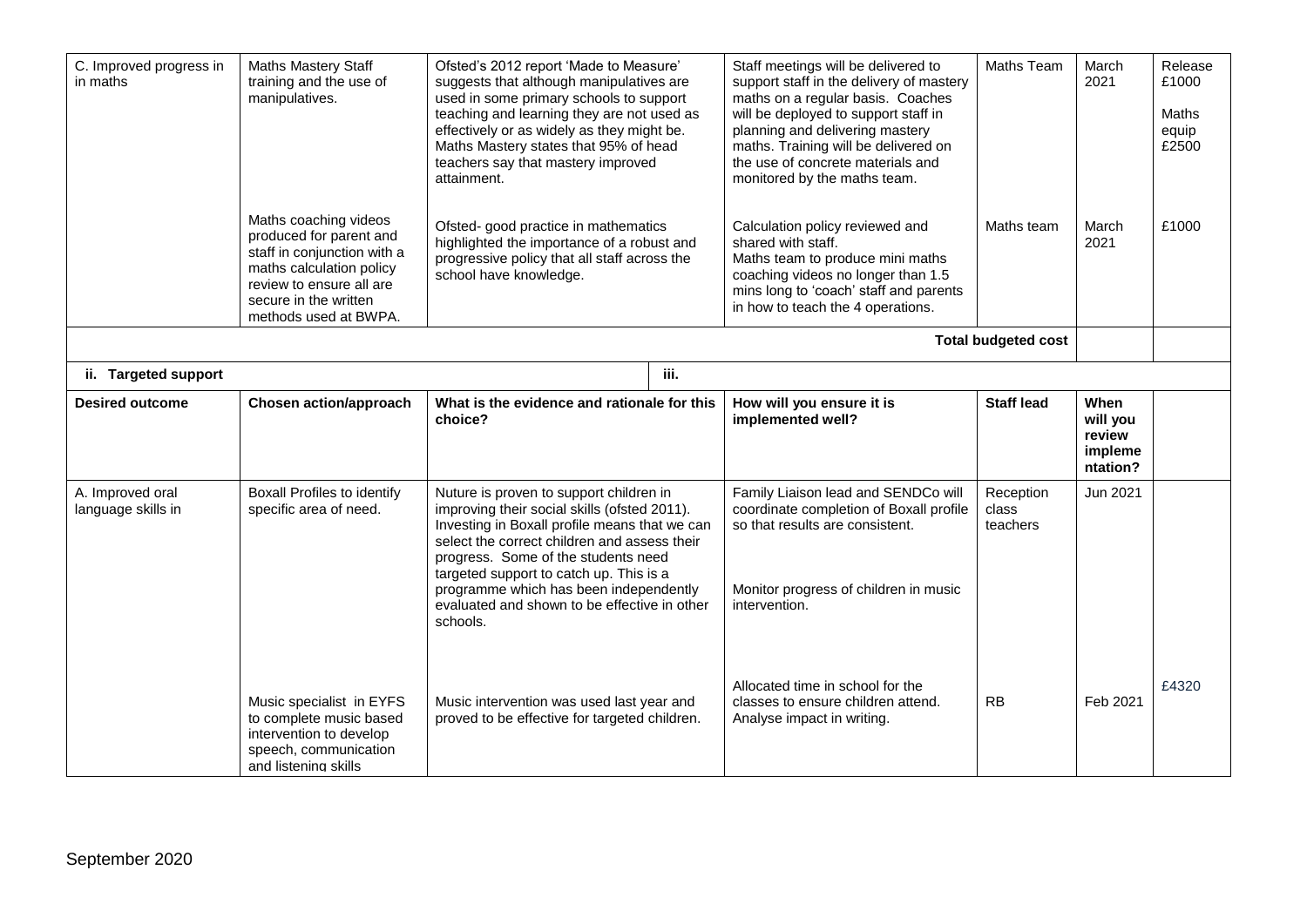| B. Pupils engaged in<br>learning and making<br>good progress. | Maintain family liaison<br>lead/child counsellor<br>Music specialist to<br>complete music-based<br>intervention with specific<br>children struggling with<br>behaviour, mental health<br>and engagement<br>JC to deliver FRIENDS<br>programme | Counselling in schools: a blueprint for the<br>future (Feb 2016) states that teachers should<br>not be counsellors as an add-on to their<br>teaching role.<br>Many studies highlight the positive impact<br>music has on mental health.<br>The World Health Organisation cites<br>'FRIENDS for Life' as the only evidence-<br>based programme effective at all levels of<br>intervention for anxiety in children (WHO<br>2004). | Engage with parents and pupils<br>before intervention begins to address<br>any concerns or questions about the<br>additional sessions. Termly<br>supervision with Education<br>Psychology service.<br>Clear referral process. Targeted EHA<br>and TAC.<br>Use of recognised programmes -<br>FRIENDS for life (positive Mental<br>health programme) | SH/AP<br><b>SH</b> | Mar 2021                                                 | £44176<br><b>JC</b><br>£880                                         |  |  |
|---------------------------------------------------------------|-----------------------------------------------------------------------------------------------------------------------------------------------------------------------------------------------------------------------------------------------|---------------------------------------------------------------------------------------------------------------------------------------------------------------------------------------------------------------------------------------------------------------------------------------------------------------------------------------------------------------------------------------------------------------------------------|----------------------------------------------------------------------------------------------------------------------------------------------------------------------------------------------------------------------------------------------------------------------------------------------------------------------------------------------------|--------------------|----------------------------------------------------------|---------------------------------------------------------------------|--|--|
| C. Improved progress in<br>Yr 3 and 4 in maths                | Employ a TA to deliver 1 <sup>st</sup><br>class@number to PP<br>pupils<br>Lesson Study with FSM<br>pupils as a main focus                                                                                                                     | EEF states this is a low cost effective change<br>for primary schools to consider. Ofsted<br>made to measure report 2012.                                                                                                                                                                                                                                                                                                       | Monitor in/out data to assess<br>progress.<br>Space and time will be provided for<br>the intervention to run effectively.<br>Staff will paid to run the sessions after<br>school to minimise impact on other<br>curriculum areas and distractions for<br>the children.<br>Only trained staff will be used to<br>deliver the programme.             | Head<br>KB         |                                                          | KB<br>£400<br>Release<br>£1320 for<br>each<br>cohort x<br>2 (£2640) |  |  |
|                                                               | Before school sensory<br>circuits for PP Yr 1 children                                                                                                                                                                                        | Evidence from previous years of impact on<br>children's readiness for learning.                                                                                                                                                                                                                                                                                                                                                 | Time, space and staff dedicated to<br>this important intervention. Staff are<br>trained and experienced in delivering<br>sensory circuits. Year 1 children<br>chosen due to high level of need.                                                                                                                                                    | SBJ/SH/FHB         | Jan 2021                                                 | £766.01<br>31 weeks<br>4<br>mornings<br>a week                      |  |  |
|                                                               | <b>Total budgeted cost</b>                                                                                                                                                                                                                    |                                                                                                                                                                                                                                                                                                                                                                                                                                 |                                                                                                                                                                                                                                                                                                                                                    |                    |                                                          |                                                                     |  |  |
| iv. Other approaches                                          |                                                                                                                                                                                                                                               | ۷.                                                                                                                                                                                                                                                                                                                                                                                                                              |                                                                                                                                                                                                                                                                                                                                                    |                    |                                                          |                                                                     |  |  |
| <b>Desired outcome</b>                                        | Chosen action/approach                                                                                                                                                                                                                        | What is the evidence and rationale for this<br>choice?                                                                                                                                                                                                                                                                                                                                                                          | How will you ensure it is<br>implemented well?                                                                                                                                                                                                                                                                                                     | <b>Staff lead</b>  | <b>When</b><br>will you<br>review<br>impleme<br>ntation? |                                                                     |  |  |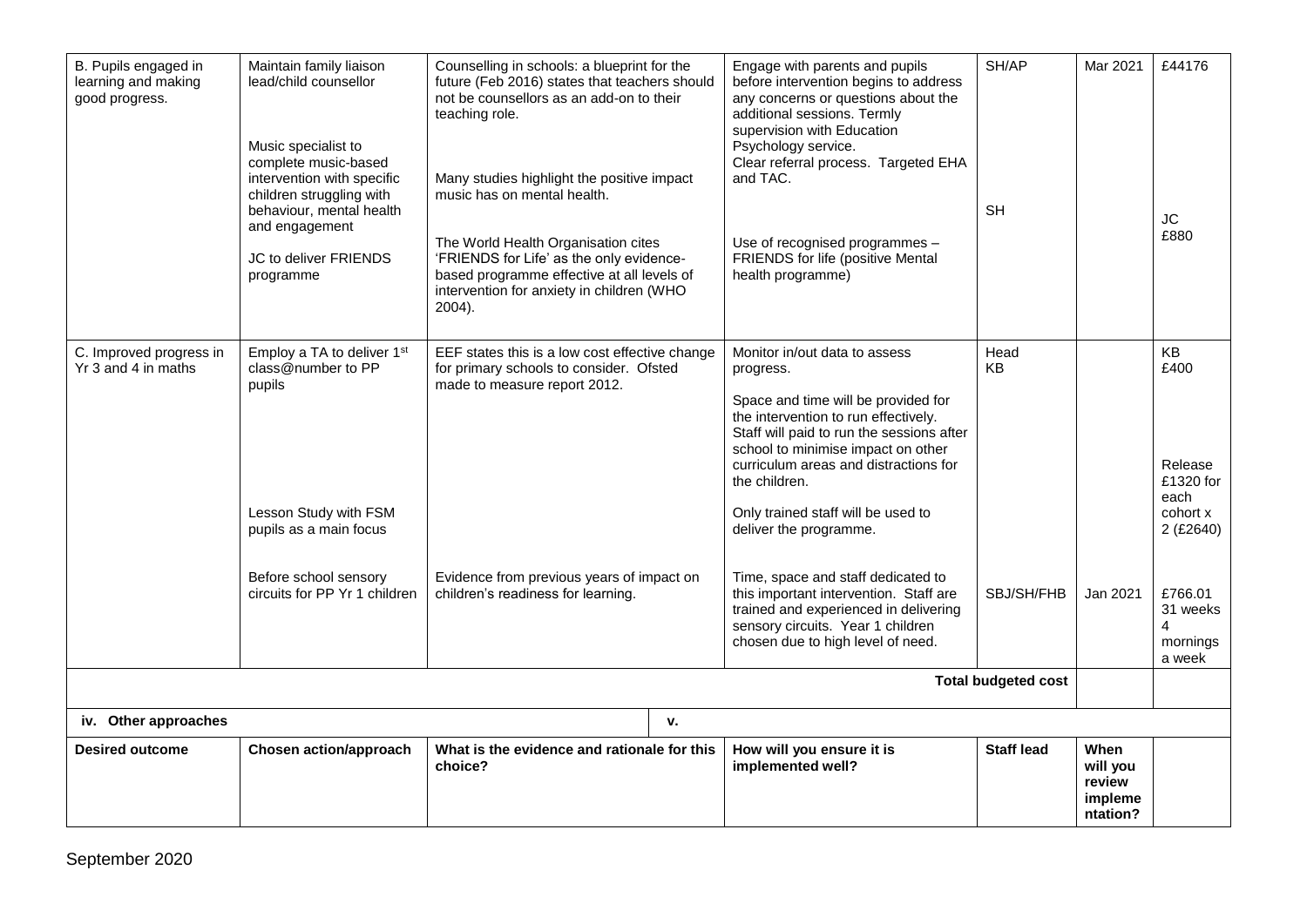| D. Increased attendance<br>rates          | JM monitor attendance<br>figure from part time admin<br>who produces the data.<br>First day response<br>provision monitored and<br>led by admin staff.<br>Family Liaison lead to<br>support children who find<br>coming to school difficult.<br>Implement ABSR through a<br>PSP where necessary. | We can't improve attainment for children if<br>they aren't actually attending school. NfER<br>briefing for school leaders identifies<br>addressing attendance as a key step.                                                                                                                     | Thorough briefing of family worker<br>and admin staff about existing<br>absence issues.<br>PP coordinator, support worker, head<br>etc. will collaborate to ensure new<br>provision and standard school<br>processes work smoothly together.<br>Attendance to be monitored by the<br>attendance officer on a termly basis<br>(6 times a year) | <b>SDH</b><br>JM and<br>Pastoral<br>Team | Jan 2021 | £8200        |
|-------------------------------------------|--------------------------------------------------------------------------------------------------------------------------------------------------------------------------------------------------------------------------------------------------------------------------------------------------|--------------------------------------------------------------------------------------------------------------------------------------------------------------------------------------------------------------------------------------------------------------------------------------------------|-----------------------------------------------------------------------------------------------------------------------------------------------------------------------------------------------------------------------------------------------------------------------------------------------------------------------------------------------|------------------------------------------|----------|--------------|
| C. Behaviour/emotional<br>needs addressed | Identify a targeted<br>behaviour intervention for<br>identified students through<br><b>PSPs</b><br>Use family liaison lead to<br>engage with parents before<br>intervention begins.<br>Develop restorative<br>approaches and focus on<br>positive behaviours.                                    | The EEF Toolkit suggests that targeted<br>interventions matched to specific students<br>with particular needs or behavioural issues<br>can be effective, especially for older pupils.                                                                                                            | Ensure identification of target pupils is<br>fair, transparent and properly<br>recorded.<br>Monitor behaviour but also monitor<br>whether improvements in<br>behaviour/emotional wellbeing<br>translate into improved attainment.<br>Whole school restorative practice<br>training                                                            | Pastoral<br>Team                         | Jun 2021 | £            |
|                                           | Whole school approach to<br>attachment, trauma and<br><b>ACEs</b>                                                                                                                                                                                                                                | By building a child's social and emotional<br>capabilities we enable children to be happily<br>engaged with others and with society, and to<br>learn, to develop fully, to attain and to<br>achieve. In essence, it delivers school ready,<br>life ready, and child ready members of<br>society. | Staff training and support will ensure<br>staff are well informed about how<br>attachment can impact on learning<br>and how they can help.                                                                                                                                                                                                    | AP, KA                                   |          | £800<br>£500 |
|                                           | Understanding your child's<br>behaviour course                                                                                                                                                                                                                                                   | The Allen Report 2011<br>Solihull Approach                                                                                                                                                                                                                                                       | Sessions run weekly and follow up<br>support given if required. Online<br>courses support those unable to<br>attend face to face sessions.                                                                                                                                                                                                    | AP JC                                    |          |              |
| <b>Total budgeted cost</b>                |                                                                                                                                                                                                                                                                                                  |                                                                                                                                                                                                                                                                                                  |                                                                                                                                                                                                                                                                                                                                               |                                          | £166,451 |              |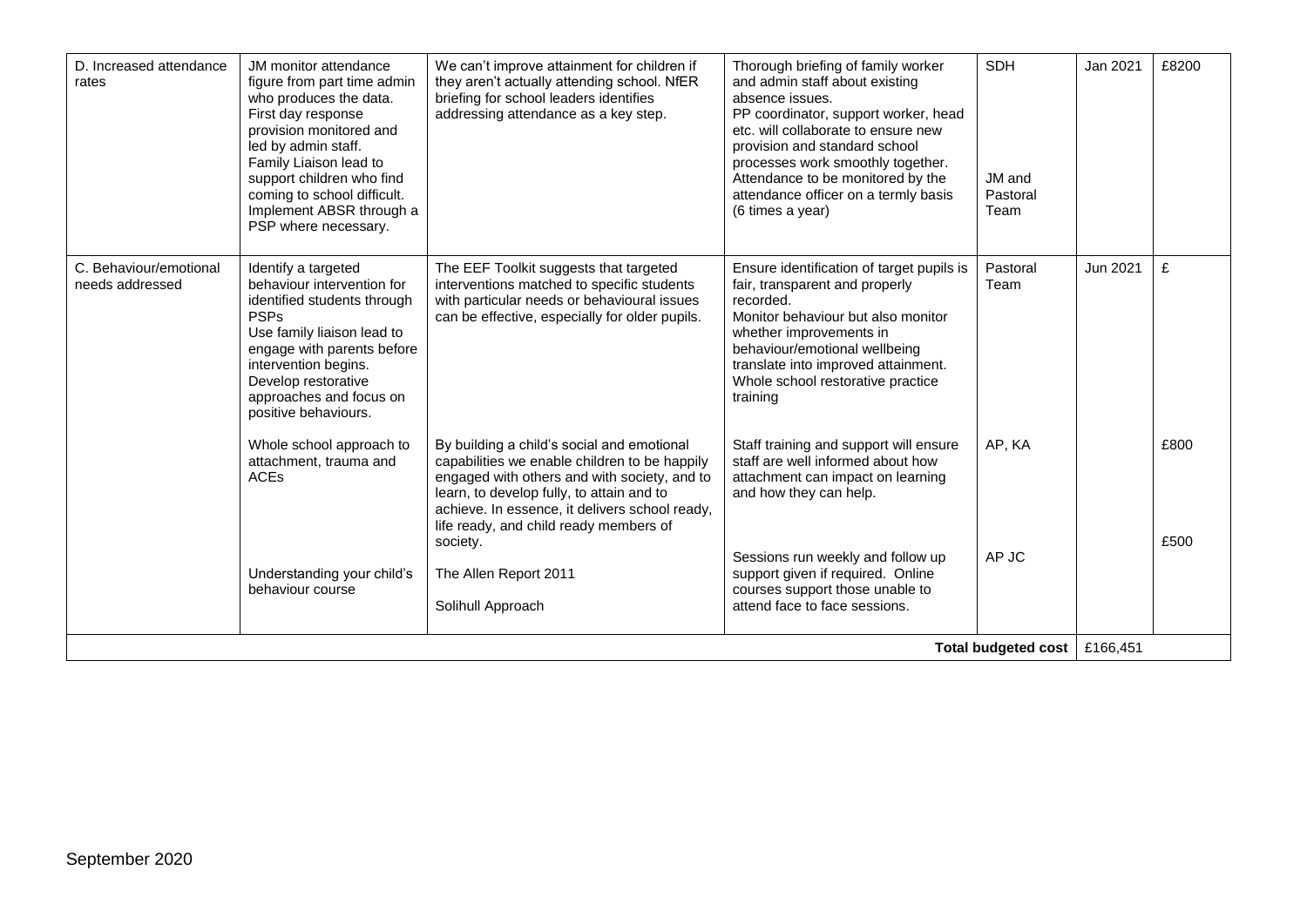| 5. Review                                                                                                     |                                                                                                                                                                     |                                                                                                                                                                                                                                                                                                                                                                                                                                                                                                                                                                                                                                                                                                                                                         |                                                                                                                                                                                                                                                                                                                                                                                                            |
|---------------------------------------------------------------------------------------------------------------|---------------------------------------------------------------------------------------------------------------------------------------------------------------------|---------------------------------------------------------------------------------------------------------------------------------------------------------------------------------------------------------------------------------------------------------------------------------------------------------------------------------------------------------------------------------------------------------------------------------------------------------------------------------------------------------------------------------------------------------------------------------------------------------------------------------------------------------------------------------------------------------------------------------------------------------|------------------------------------------------------------------------------------------------------------------------------------------------------------------------------------------------------------------------------------------------------------------------------------------------------------------------------------------------------------------------------------------------------------|
| Academic year                                                                                                 | 2020/21                                                                                                                                                             |                                                                                                                                                                                                                                                                                                                                                                                                                                                                                                                                                                                                                                                                                                                                                         |                                                                                                                                                                                                                                                                                                                                                                                                            |
| strategies.                                                                                                   |                                                                                                                                                                     | The three headings below enable schools to demonstrate how they are using the pupil premium to improve classroom pedagogy, provide targeted support and support whole school                                                                                                                                                                                                                                                                                                                                                                                                                                                                                                                                                                            |                                                                                                                                                                                                                                                                                                                                                                                                            |
| vi. Quality of teaching for all                                                                               |                                                                                                                                                                     |                                                                                                                                                                                                                                                                                                                                                                                                                                                                                                                                                                                                                                                                                                                                                         |                                                                                                                                                                                                                                                                                                                                                                                                            |
| <b>Desired outcome</b>                                                                                        | Chosen action /<br>approach                                                                                                                                         | <b>Estimated Impact</b>                                                                                                                                                                                                                                                                                                                                                                                                                                                                                                                                                                                                                                                                                                                                 | <b>Lessons learned</b>                                                                                                                                                                                                                                                                                                                                                                                     |
| A/E. Improved oral<br>language skills and<br>communication in<br>Reception and Yr1 (and<br>other year groups) | Voice 21 Project and<br>continued Oracy strategies<br>from last year.                                                                                               | Whole school review - reviewers noted that children spoke<br>confidently and instigated meaningful conversation. The<br>school's voice 21 consultant praised the school for the<br>improvements in oracy.                                                                                                                                                                                                                                                                                                                                                                                                                                                                                                                                               | The school will continue this project in 21/22 with a focus<br>on teacher strategies in class and planned opportunities for<br>speech and debate. A focus on teacher knowledge and<br>training will be paramount to ensure the longevity of the<br>project.<br>Next parent survey to include question re oracy activities in<br>WW. What is the impact of these?                                           |
|                                                                                                               | <b>WELLCOMM Assessments</b><br>and interventions in<br>Nursery, Reception and<br>year 1<br>WELLCOMM language<br>development video for new<br>rec. parents (sept.21) | Data shows a huge improvement in children's comprehension of<br>language and language skills. Assessing all children has meant<br>that none have 'slipped through the net' as may have happened<br>in the past. Early identification and intervention has enabled the<br>positive progress. WELLCOMM has focussed teachers' thinking<br>about the acquisition of language and how to best plan to meet<br>pupils' needs. 57% pupils required intervention in Rec in T2 of<br>these 29% needed 1:1 intervention. IN T6 only 8% still need 1:1<br>intervention and 22% require group intervention but are on the<br>final section (section 9) of the WELLCOMM assessment. In Year<br>1 27% of the cohort required intervention in T2 - this has fallen to | WELLCOMM needs to be completed early and all children<br>need to be assessed. WELLCOMM primary has been<br>purchased and will be used to assess target children.<br>Regular intervention is necessary and strategies must be<br>transferred to the classroom. Staff meeting time to train<br>teachers.                                                                                                     |
|                                                                                                               | <b>RWI</b> Scheme                                                                                                                                                   | 7% in T6.<br>74% passed 2019 phonics check in Year 1. 43% of Year 2 pupils<br>who did not pass in December passed in June taking the total<br>number of pupils who have now passed in Year 2 to 90%                                                                                                                                                                                                                                                                                                                                                                                                                                                                                                                                                     | COVID meant that RWI groups were restricted to single<br>year groups and, therefore, there was not the flexibility or<br>number of groups to support learners. It will be imperative<br>to have a full range of RWI groups from September. The<br>school must recognise though that some children will not<br>learn phonetically and other approaches must be<br>introduced early and delivered regularly. |
|                                                                                                               | Guided Reading focus to<br>embed Power of Reading.                                                                                                                  | Reading attainment has remained positive throughout the<br>pandemic - this may have been due to parents feeling more<br>confident to support this at home. The purchase of non fiction                                                                                                                                                                                                                                                                                                                                                                                                                                                                                                                                                                  | Further development of the reading curriculum and breadth<br>of texts needed. Reintroduction of reading buddies<br>needed asap as regular reading for those not supported at<br>home is paramount. Intervening early with those parents<br>who are not supporting reading at home is a must to                                                                                                             |

and poetry texts has supported the curriculum well in some year

accelerate progress.

Purchase of non fiction and poetry books to support non core and English

groups.

lessons.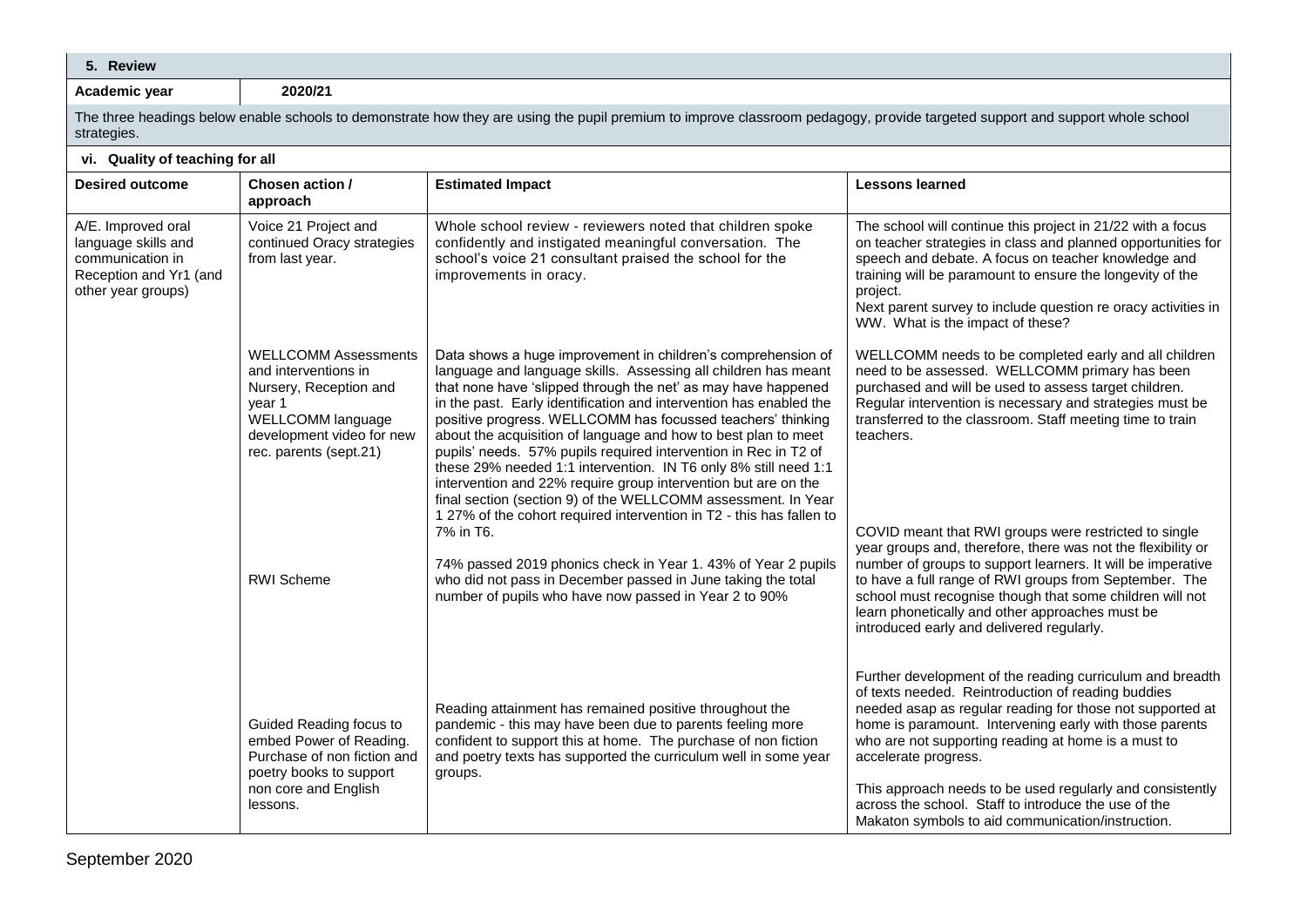|                                                              | <b>Makaton Training</b><br>PiXL membership and<br>resources                                                        | Staff are now using a range of relevant simple signs alongside<br>speech when speaking to all children. This is more evident in<br>KS1 and EYFS. Children are beginning to copy signs in use<br>them independently.<br>Due to COVID PiXL assessments haven't run on the same<br>timetable. Outcomes from PiXL show good progress from KS1-<br>KS2. PiXL QLA have been used to identify gaps in learning and<br>inform planning.                                                                                                                             | Raising Standards Leads will need to drive the use of PiXL<br>through regular PPA attendance, collection and monitoring<br>of data and meetings with PiXL associate to guide<br>improvement. Staff will need to be aware of their class and<br>year group data to inform next steps. Pupil Progress<br>Meetings to identify Key Marginal Pupils, who would<br>benefit from PiXL therapy interventions. |
|--------------------------------------------------------------|--------------------------------------------------------------------------------------------------------------------|-------------------------------------------------------------------------------------------------------------------------------------------------------------------------------------------------------------------------------------------------------------------------------------------------------------------------------------------------------------------------------------------------------------------------------------------------------------------------------------------------------------------------------------------------------------|--------------------------------------------------------------------------------------------------------------------------------------------------------------------------------------------------------------------------------------------------------------------------------------------------------------------------------------------------------------------------------------------------------|
| B. Pupils engaged in<br>learning and making<br>good progress | Staff training on high<br>quality feedback<br>Marking review and<br>training on target led<br>feedback for writing | COVID has hindered the progress of in school feedback but staff<br>developed new strategies for feeding back to children via Teams.<br>Ongoing                                                                                                                                                                                                                                                                                                                                                                                                              | Staff must continue to review work daily and adapt<br>planning accordingly. The reintroduction of guided groups<br>following COVID will be important to move children on and<br>accelerate learning - especially in writing.                                                                                                                                                                           |
|                                                              | Additional Staffing for small<br>groups and 1:1 tuition and<br>attainment monitoring                               | COVID has meant that some 1:1 provision has been redirected<br>to support children with additional needs. Small group<br>interventions and 1:1 (especially Toe by Toe) have had positive<br>outcomes for pupils.                                                                                                                                                                                                                                                                                                                                            | Reinstating full monitoring of interventions will be important<br>to monitor value for money vs impact. ALL interventions<br>must have clear in and out data.                                                                                                                                                                                                                                          |
|                                                              | <b>Curriculum Development</b><br>and purchase of Chris<br>Quigley Curriculum<br>Companions                         | The school have developed a progressive and ambitious<br>curriculum. A full year (without school closures) will be needed<br>to assess the full impact of these developments.                                                                                                                                                                                                                                                                                                                                                                               | Strong curriculum leadership to ensure that the curriculum<br>is progressive and relevant to all pupils. Development of<br>assessment in the non-core to ensure those falling behind<br>are identified quickly and interventions completed. RE and<br>DT will need to remain a focus.                                                                                                                  |
| B. Pupils engaged in<br>learning and making<br>good progress | Investment in high quality<br>inspirational experiences                                                            | COVID has limited out of school experiences and visitors but<br>staff have endeavoured to inspire pupils through in school<br>inspiration days. Arts Week proved a great success with trips<br>out and in school artists. The impact of this is hard to measure<br>due to a number of pupils being at home for much of the year<br>and Arts Week being so late in the year. Anecdotal evidence<br>would suggest that Arts Week had engaged pupils well in their<br>learning as they then shared these experiences with families and<br>the wider community. | Investment in high quality experiences must remain a<br>focus. As technology advances the school should look at<br>how VR could be utilised to enhance the curriculum more<br>readily.                                                                                                                                                                                                                 |
|                                                              | Staff training to ensure<br>QFT - particularly for NQTs                                                            | All three NQTs passed their NQT year and have remained at the<br>school. Results from their classes are inline with other classes in<br>their year group.                                                                                                                                                                                                                                                                                                                                                                                                   | Regular and planned non-contact time must be well utilised<br>to enhance the ECT year. Mentors and induction tutors<br>must work together under the new framework to support<br>ECTs and ECTS+1 especially as their first year in teaching<br>was so disrupted by COVID.                                                                                                                               |
|                                                              | <b>JIGSAW PSHE</b><br>Programme                                                                                    | The programme has had a positive impact on pupils with 97% of<br>parents surveyed agreeing that the programme had had a<br>positive impact on their emotional development.                                                                                                                                                                                                                                                                                                                                                                                  | The programme needs a greater whole school profile via<br>assemblies and must be delivered with fidelity. PSHE<br>leads to continue monitoring of this subject.                                                                                                                                                                                                                                        |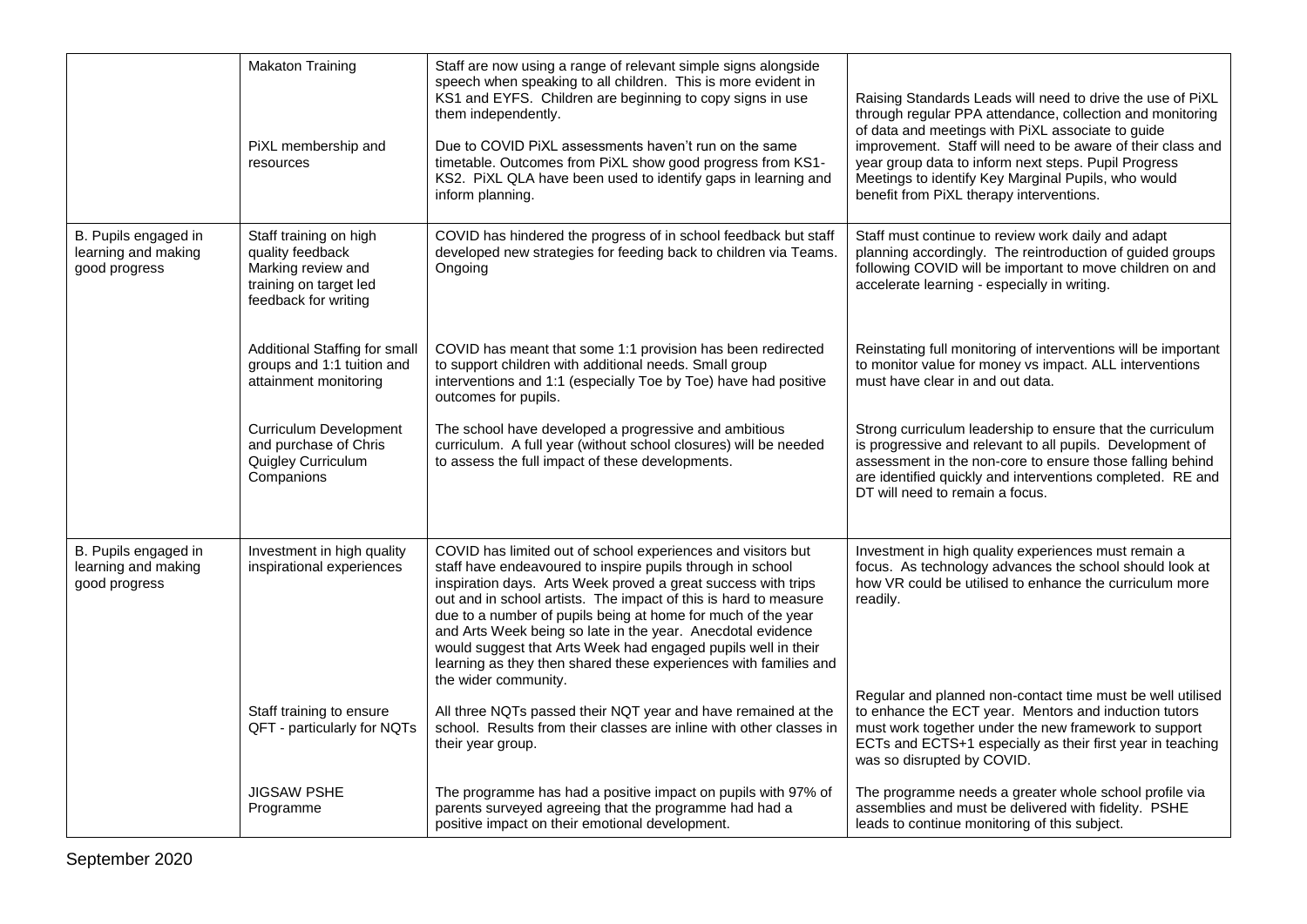| C. Improved progress in<br>in maths    | <b>Maths Mastery Staff</b><br>training and the use of<br>manipulatives.<br>Maths coaching videos<br>produced for parent and<br>staff in conjunction with a<br>maths calculation policy<br>review to ensure all are<br>secure in the written<br>methods used at BWPA. | COVID hindered progress in the use of manipulatives. Ongoing.<br>Live remote teaching has enabled some parents to experience<br>and understand how mathematics is now taught in schools.<br>Further work needed to meet this and accelerate maths<br>progress. |  | Staff meetings will be delivered to support staff in the<br>delivery of mastery maths on a regular basis. Coaches will<br>be deployed to support staff in planning and delivering<br>mastery maths. Training will be delivered on the use of<br>concrete materials and monitored by the maths team.<br>Calculation policy reviewed and shared with staff.<br>Maths team to produce mini maths coaching videos no<br>longer than 1.5 mins long to 'coach' staff and parents in<br>how to teach the 4 operations. It has become clear that a<br>'hook book' is needed to ensure consistency of taught<br>methods. |
|----------------------------------------|----------------------------------------------------------------------------------------------------------------------------------------------------------------------------------------------------------------------------------------------------------------------|----------------------------------------------------------------------------------------------------------------------------------------------------------------------------------------------------------------------------------------------------------------|--|-----------------------------------------------------------------------------------------------------------------------------------------------------------------------------------------------------------------------------------------------------------------------------------------------------------------------------------------------------------------------------------------------------------------------------------------------------------------------------------------------------------------------------------------------------------------------------------------------------------------|
| vii. Targeted support                  |                                                                                                                                                                                                                                                                      |                                                                                                                                                                                                                                                                |  |                                                                                                                                                                                                                                                                                                                                                                                                                                                                                                                                                                                                                 |
| <b>Desired outcome</b>                 | Chosen action/approach                                                                                                                                                                                                                                               | <b>Estimated</b>                                                                                                                                                                                                                                               |  | How will you ensure it is implemented well?                                                                                                                                                                                                                                                                                                                                                                                                                                                                                                                                                                     |
| A. Improved oral<br>language skills in | Boxall Profiles to identify<br>specific area of need.<br>WELLCOMM used to<br>identify children.<br>Music specialist in EYFS to<br>complete music-based<br>intervention to develop<br>speech, communication<br>and listening skills                                   | See WELLCOMM data above<br>Not completed due to COVID.                                                                                                                                                                                                         |  |                                                                                                                                                                                                                                                                                                                                                                                                                                                                                                                                                                                                                 |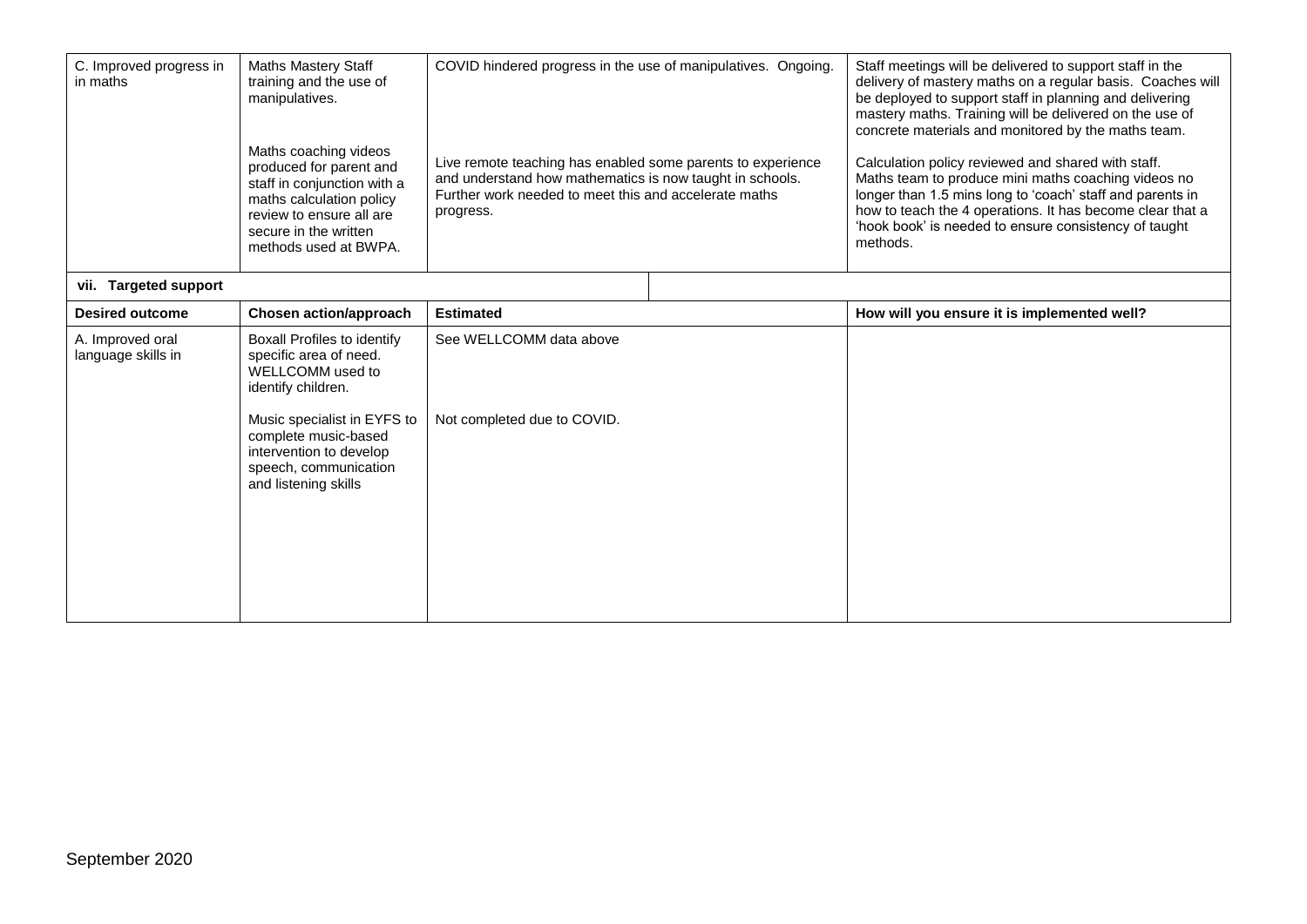| B. Pupils engaged in<br>learning and making<br>good progress. | Maintain family liaison<br>lead/child counsellor<br>Music specialist to                                                      | Mixed: Many children have presented challenging behaviours<br>this year which has impacted on their progress. Counselling and<br>pastoral support for some has lessened the severity and<br>frequency of incidents.<br>COVID meant that this did not take place consistently.                           |  | Consistency is key. We have learnt that the counselling<br>session must be delivered on schedule for greatest impact.<br>The school must look at how the school counsellor is<br>'used' to ensure that there is no conflict of interest or<br>blurring the boundaries of her role.                                            |
|---------------------------------------------------------------|------------------------------------------------------------------------------------------------------------------------------|---------------------------------------------------------------------------------------------------------------------------------------------------------------------------------------------------------------------------------------------------------------------------------------------------------|--|-------------------------------------------------------------------------------------------------------------------------------------------------------------------------------------------------------------------------------------------------------------------------------------------------------------------------------|
|                                                               | complete music-based<br>intervention with specific<br>children struggling with<br>behaviour, mental health<br>and engagement |                                                                                                                                                                                                                                                                                                         |  |                                                                                                                                                                                                                                                                                                                               |
|                                                               | JC to deliver FRIENDS<br>programme                                                                                           | COVID has hindered this due to bubble mixing; however, these<br>approaches have been delivered successfully on a 1:1 basis.<br>This input has lessened the time taken for children to calm down<br>and regulate. It has meant they are able to access learning<br>again more quickly after an incident. |  | Group work would have a greater impact as more pupils<br>could be supported in a given time and learn to work<br>together.                                                                                                                                                                                                    |
| C. Improved progress in<br>Yr 3 and 4 in maths                | Employ a TA to deliver 1 <sup>st</sup><br>class@number to PP<br>pupils                                                       | COVID meant that this programme was not delivered this year.<br>This programme did not start until the summer term due to<br>COVID restrictions. Teachers reported the benefits of this<br>straight away as children were able to settle in class more<br>quickly and access learning.                  |  | Monitor in/out data to assess progress.<br>Space and time will be provided for the intervention to run<br>effectively. Staff will be paid to run the sessions after<br>school to minimise impact on other curriculum areas and<br>distractions for the children.<br>Only trained staff will be used to deliver the programme. |
|                                                               | Before school sensory<br>circuits for PP Yr 1 children                                                                       |                                                                                                                                                                                                                                                                                                         |  | This intervention needs to be delivered across the whole<br>school to ensure more children are ready for learning.<br>Time, space and staff dedicated to this important<br>intervention. Staff are trained and experienced in<br>delivering sensory circuits. Year 1 children chosen due to<br>high level of need.            |
| viii. Other approaches                                        |                                                                                                                              |                                                                                                                                                                                                                                                                                                         |  |                                                                                                                                                                                                                                                                                                                               |

| <b>Desired outcome</b>           | Chosen action/approach                                                                                                                                                                                                                                                                           | <b>Estimated impact:</b>                                                                              | <b>Lessons learned</b> |  |
|----------------------------------|--------------------------------------------------------------------------------------------------------------------------------------------------------------------------------------------------------------------------------------------------------------------------------------------------|-------------------------------------------------------------------------------------------------------|------------------------|--|
| D. Increased attendance<br>rates | JM monitor attendance<br>figure from part time admin<br>who produces the data.<br>First day response<br>provision monitored and<br>led by admin staff.<br>Family Liaison lead to<br>support children who find<br>coming to school difficult.<br>Implement ABSR through a<br>PSP where necessary. | Attendance outcomes are positive this year with average<br>attendance at: 98.5% (to Easter, exc. Rec) |                        |  |